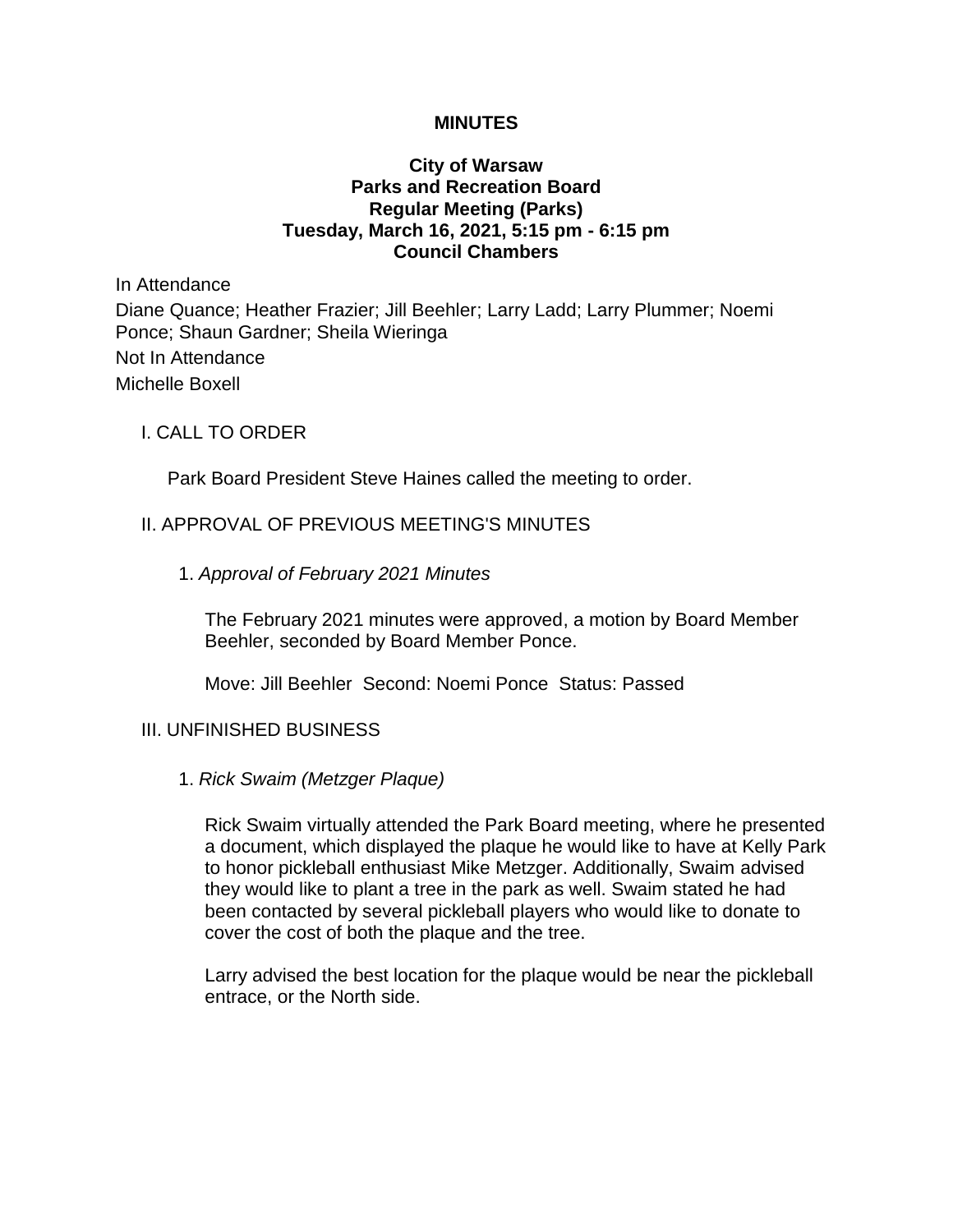A plaque honoring Mike Metzger to be placed at Kelly Park was approved on a motion by Board Member Beehler, seconded by Board Member Ladd.

A motion to approve a tree being planted in Kelly Park to honor Mike was also approved by Board Member Ponce, seconded by Board Member Beehler.

Move: Jill Beehler Second: Larry Ladd Status: Passed

## 2. *Kelly Pond*

Superintendent Plummer advised they have been consulting with some local experts as well as James Emans from the Planning Department to revitalize Kelly Park pond. A detailed design will more than likely be done by the next meeting. The revitalization is scheduled to start this year. We are looking at adding fish, adding a walking loop to the area and possibly making the pond larger. Due to the size of this project, it may make parts of the park inaccessible but proper notices will be given to the public. This project is funded by Storm Water Funds.

## 3. *Pike Lake Shoreline Stabilization*

Superintendent Plummer informed the Park Board that continued efforts with the Pike Lake Shore Stabilization process are still in full swing. As in other areas of the project, additional native grasses and stones will be placed to help sustain the area and the shoreline. G&G was awarded the contract for the project.

# IV. NEW BUSINESS

#### 1. *Donation: Ker Park*

Plummer advised a few weeks back, he was contacted by Connie Ker (one of the last Kers in the area) about her interest in Ker Park. Plummer stated she asked if anything was needed for the park and if she could help in any way with it. After several conversations and several looks at different playground sets, benches, landscaping and more, Connie graciously donated \$13,360 for Ker Park. We are very grateful for the collaboration and donation from Connie Ker.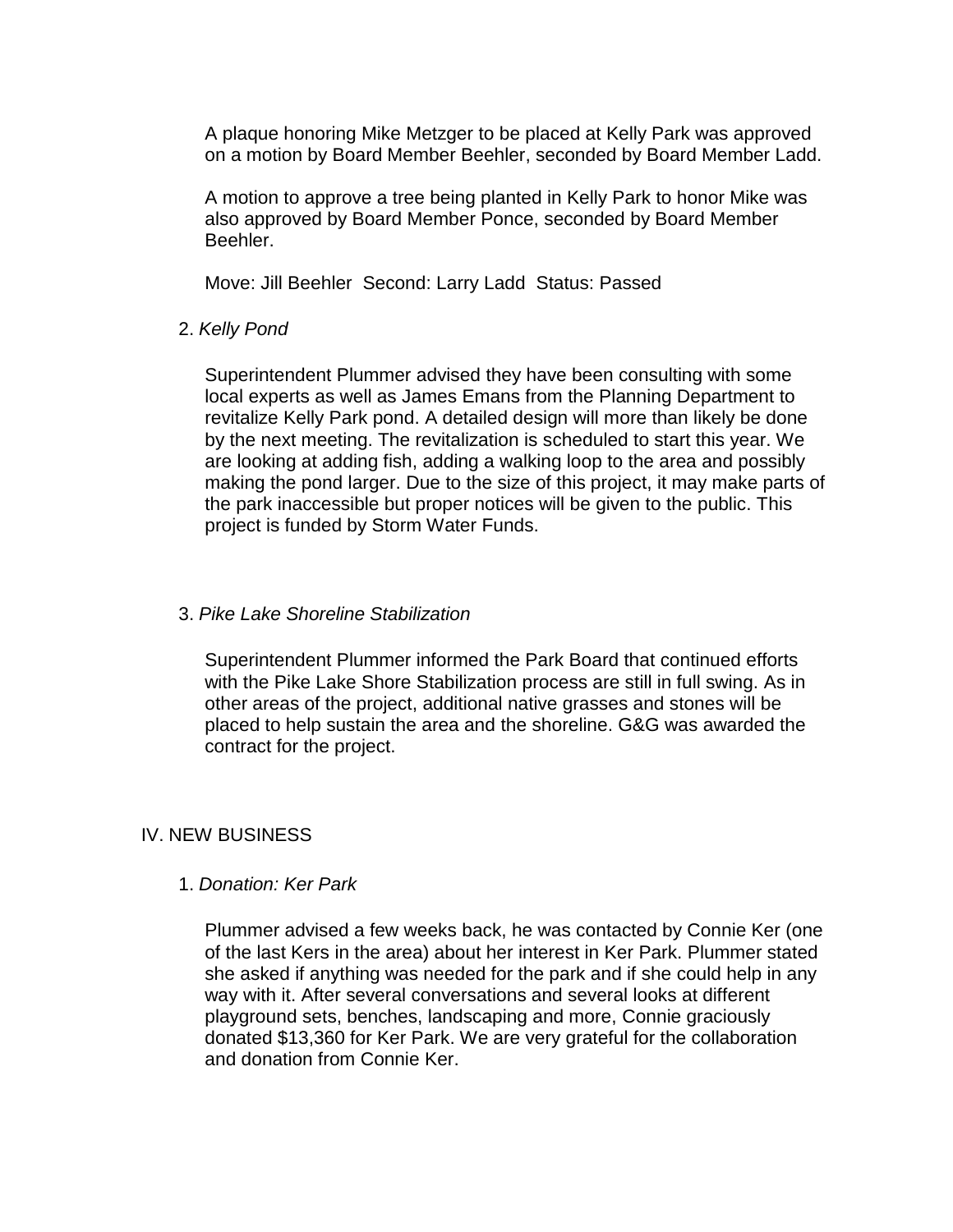## 2. *Playground Equipment: Beyer Park*

Plummer provided 3 different playground options and layouts for Beyer Park. Additionally, he provided a cost analysis of each set, which ranged from \$53,000-\$44,000. Each design is a multi-purpose playground geared towards ages 5-12. The current playground at Beyer Park is about 20 years old.

Plummer asked the Park Board Members to review each design and to make a recommendation on the design they think is best fit at the April Park Board Meeting.

## 3. *5 Year Master Plan*

Plummer informed the Board it is time to start the 5 year master plan again. The individual we had do this for us in the past, has now retired; however, he referred us to Debra Schumucker with Cornerstone. He and Debra have worked together in the past and he was actually able to send her some of our items he has done in the past. This has allowed us to fast track and already get working on the process.

Debra Schmucker introduced herself to Park Board Members. Schmucker advised the purpose of a 5 year master plan is to evaluate where you are and create a map for the future. The project will be about 5-6 months and is planning to have the project completed by the end of the year.

# V. *Madison Land Acquisition*

Plummer advised he was contacted by a developer about the property by Madison School. The developer wanted to know if the park and the park board had any interest in the land near the school for a potential park property. If the Board is interested, additional information will be obtained and looked into. With approval and more information to be worked through, this could be a late project in 2022-2023. Plummer stated as far as he was aware, this would be a land acquisition, which would be a donation. Plummer informed the Board, it would be nice to have a park property on the West side of town to be able to provide recreational activities to that part of the community.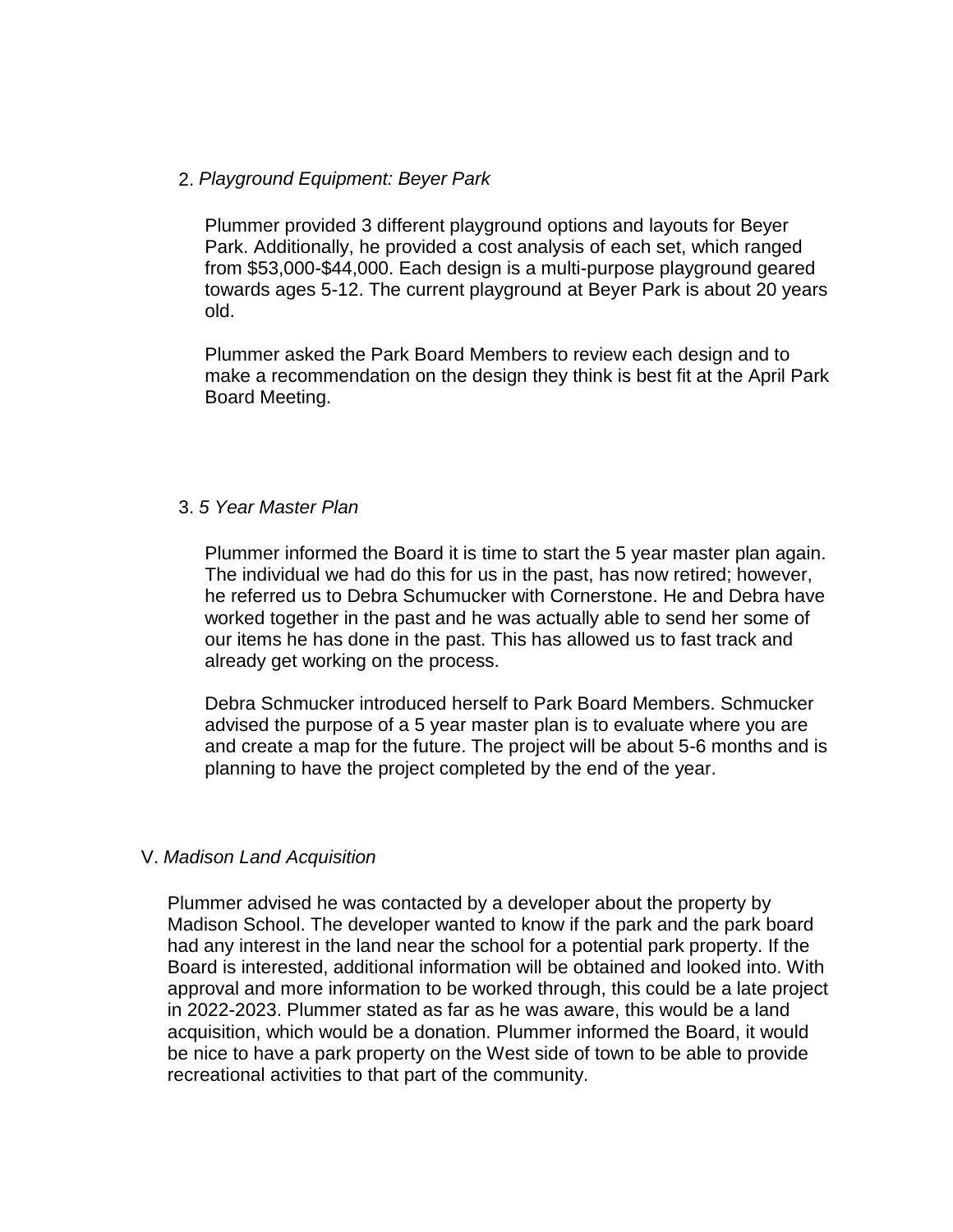A motion to approve and accept the land by Madison School, pending additional information about the donation and acquisition process, was approved by Board Member Ladd, seconded by Board member Ponce.

Move: Larry Ladd Second: Noemi Ponce Status: Passed

#### 1. *Maintenance Report*

Maintenance Director Gardner advised that the new park signs have been placed in the parks, with the exception of Nye Park. Gardner informed that we are waiting until the Buffalo Street Project is complete before we place the Nye Park sign to avoid having to replace it due to possible construction. The signs look great and mimic the look of some of the other signs located throughout the parks. The last few weeks, the guys have removed some old sidewalks, leveled the areas and placed grass seed.

Improvements at the Senior Center were continued with paint and replacing the tiles in the center storage room. This was all completed in time as the Senior Center is now open.

Repairs to the gutters at the Firemen's building have been completed as well as adding some snow rakes to the roof to prevent possible future ice build up. The guys are working on getting the mowers ready for the spring and summer season.

#### 2. *Recreation Report*

Recreation Director Wieringa advised they are in full gear planning for spring and summer programs. She is working on completing the digital recreation guide. Additionally, we are still looking at hiring recreation leaders, skate park staff, lifeguards and just a few more labor positions.

#### VI. OTHER MATTERS TO COME BEFORE THE BOARD

Dan Rumple approached the Park Board and asked for permission to place lights at Hire Park. Dan advised this is the 35th year Hire Park has been operating, with him being part of the process for 24 years. He informed the Board that practices and some event nights have been cut short due to lack of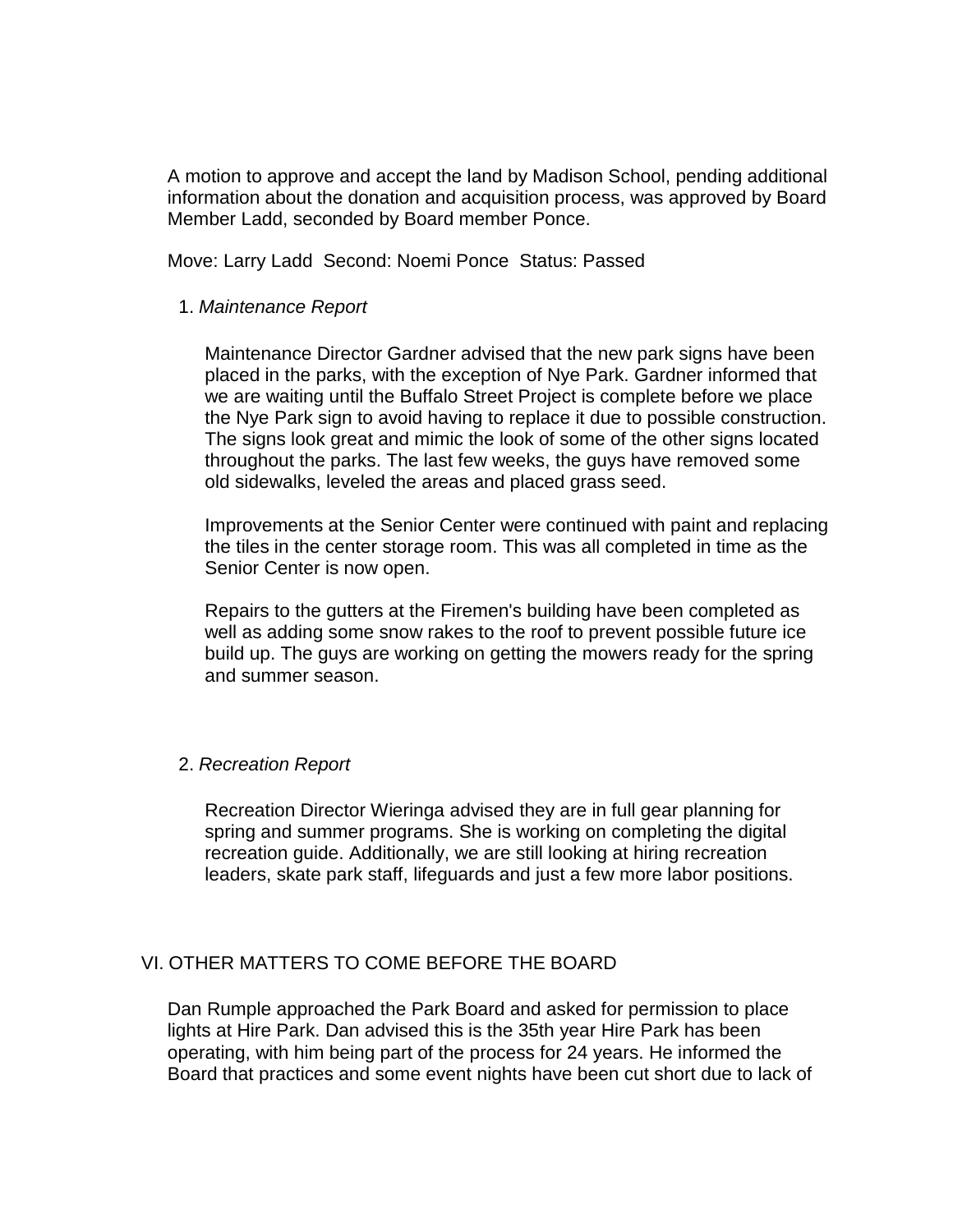light. By having these lights, they would be able to provide a safe space for practices or events to continue without the need to rush through them.

Rumple further advised he had applied for a grant from K21 to pay for the lights. These lights would be on no later than 10 PM on most occasions. However, if there is a national race, the lights may be on past that, which would only occur 1 time per year. The lights will be about 25 feet tall and would then point directly down to the track. There would be about 4 poles in total, with 4 lights on each pole. They are LED lights and the grant would cover installation as well as the purchase of them. This process is strictly contingent on being awarded the grant from K21.

A motion to approve the installation of the lights at Hire Park, if the K21 grant is awarded was approved by Board Member Ladd, seconded by Board Member Ponce.

Superintendent Plummer advised that we are looking to return to a normal programming year, with the programs we offer. These programs may look slightly different with additional safety protocols in place to help keep those participating as well as those working the event safe. With that being said, we are looking at continuing our Friday night concerts in the Central Park Plaza and Lucerne Park Amphitheater going throughout the summer. However, our 3 large concerts we are postponing and hopeful to have those return in 2022. With the logistics, large crowds and contracts needing to be done, it would be irresponsible to spend tax payer money with the probability of a cancellation, where we do not recoup our funds. Picnic table and sawhorse table rentals will all be resumed this year as well.

Parkview representatives have been working with the Mayor and other City officials to make the Pavilion a possible vaccination location. The logistics are still being worked out but in the meantime, we are only renting the Pavilion on Saturdays and Sundays to prevent a possible conflict.

Plummer sent his condolences to Board Member Michelle Boxell, who lost her mother last week.

Move: Larry Ladd Second: Noemi Ponce Status: Passed

VII. MEETING REVIEW